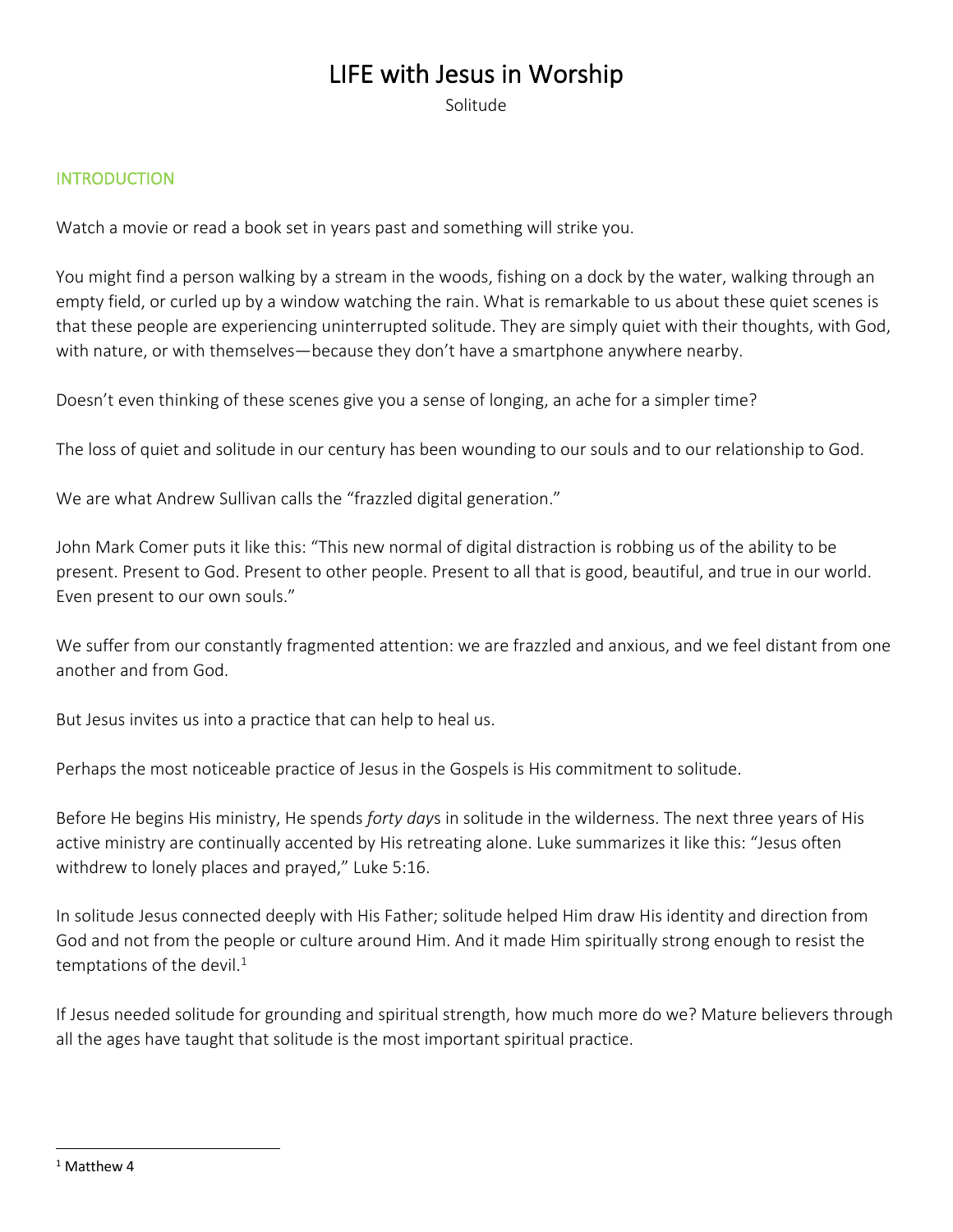In solitude we become aware of the presence of God. He communicates His love, power, goodness, and love primarily in silence and solitude. "Be still," He says, "and know that I am God."<sup>2</sup>

In solitude we also become aware of ourselves—our sorrows and fears, our hopes and dreams, and our longings. This aspect of solitude tempts us avoid it sometimes; we are reluctant or afraid to feel the things inside of us. We find it less painful or frightening to remain distracted. But that's not really living; it's numbing out.

We can only live, really live—and know God deeply—through the practice of solitude.

Solitude is not just being by ourselves. It's an intentional practice of separating ourselves from people, technology, and the world *in order to be attentive to God and to our own souls.* 

We won't grow in intimacy with God without it. Solitude is the "container practice" for all the other practices<sup>3</sup>: we cannot pray, hear from God, confess sin, or meditate upon Scripture without first creating intentional solitude.

# THE PRACTICE

For twenty-first century Christians, practicing solitude can be difficult at first. It's something we need to practice. Be patient with yourself, but don't give up!

It can be helpful to start small and build.

# • Guard the "little solitudes"<sup>4</sup> you already have in your day.

Begin by noticing and refusing to fill the small spaces of solitude you already have in your life.

- o Intentionally turn off the music or other sound in your car. Practice sitting quietly at stoplights or on commutes. Turn your awareness to God during these quiet moments.
- o Get up a few minutes early for fifteen minutes of solitude before you eat breakfast or leave for work.
- o Leave your phone at home when you walk your dog. Pay attention to the beauty of nature and talk to God about what you see.

# • Boundary your technology

- o Notice how often you reach for your phone to fill small empty spaces in your day. Practice abstaining from this by checking messages or emails only at predetermined times.
- o Turn off notifications for as many things as possible on your phone. This is really important!
- o Practice leaving your phone in another room or at home when you seek solitude.
- Set aside time each day to be alone with God
	- o Don't take calls or answer messages during this time (Try to leave your phone in another room.)
	- o Begin with 10 or 15 minutes. Choose one of the other practices of Jesus to do in this time.
	- o Expand this daily time with God as you grow more comfortable

<sup>2</sup> Psalm 46:10

<sup>3</sup> Adele Calhoun, *Spiritual Disciplines Handbook*

<sup>4</sup> Richard Foster, *Celebration of Discipline.*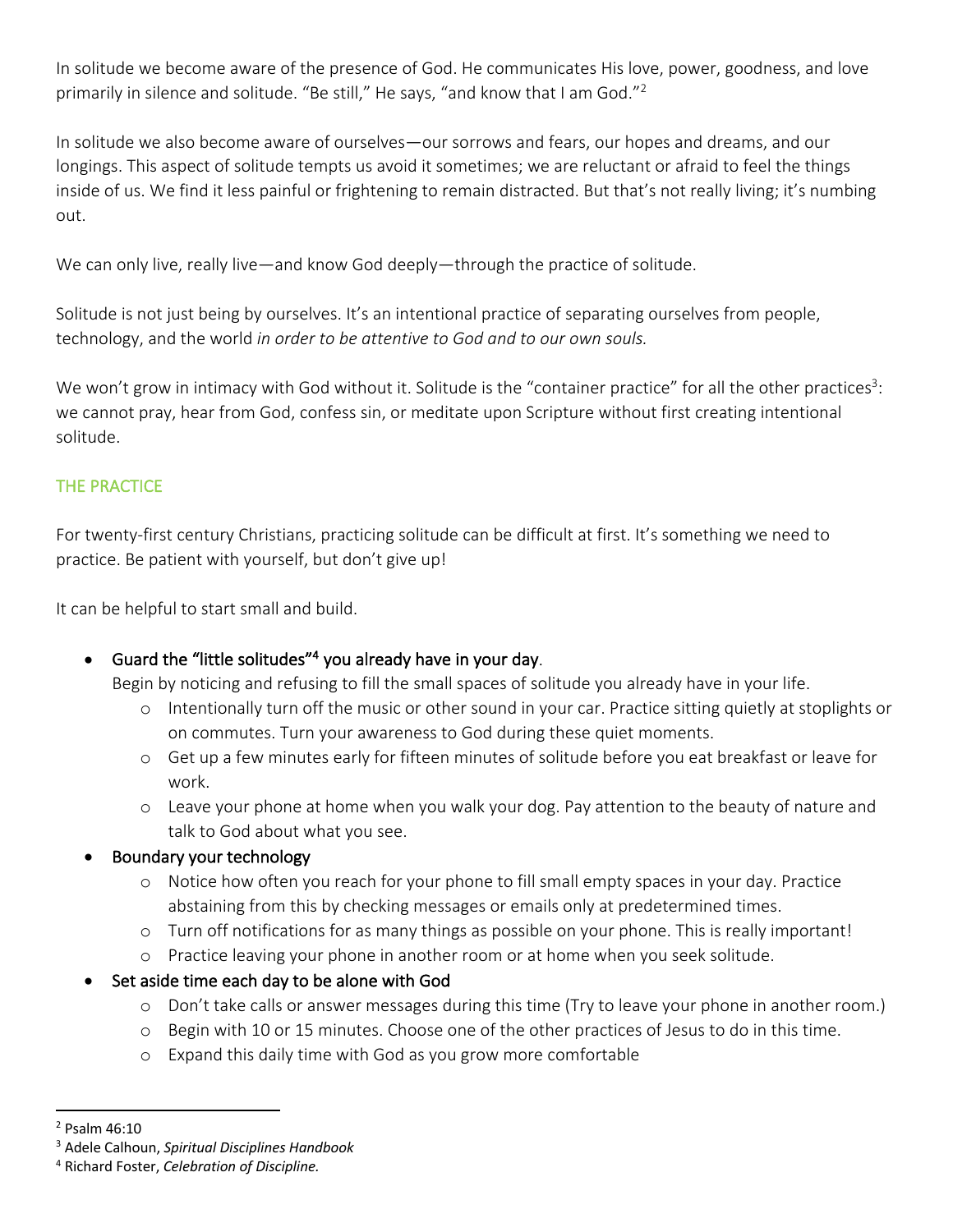## • Schedule a half-day retreat

- o Go for a hike or walk
- o Schedule time at a retreat center
- o Schedule time at the prayer chapel at Greenwood Community Church

#### HELPFUL VERSES

"Jesus often withdrew to lonely places and prayed," Luke 5:16.

"Be still and know that I am God," Psalm 46:10.

"For God alone my soul waits in silence; from him comes my salvation," Psalm 62:1.

"Come away by yourselves to a quiet place," Mark 6:31.

## INTERESTING QUOTES

"It's only in solitude that I discover that I am not alone," Anonymous.

"All in me is silence, and I am immersed in the silence of God," Catherine de Haeck Doherty.

"We need to find God, and he cannot be found in noise and restlessness. God is the friend of silence," Malcolm Muggeridge.

"Without solitude it is virtually impossible to live a spiritual life," Henri Nouwen.

"Solitude is the one place where we can gain freedom from the forces of society that will otherwise relentlessly mold us," John Ortberg Jr.

"How do we have any kind of spiritual life at all if we can't pay attention longer than a goldfish? How do you pray, read the Scriptures, sit under a teaching at church, or rest well on the Sabbath when every chance you get, you reach for the dopamine dispenser that is your phone?" John Mark Comer.

## SMALL GROUP DISCUSSION QUESTIONS

Before you try this practice:

- 1. What is your experience with solitude? Do you have any practices in this area already?
- 2. How do you feel about giving this practice a try? Where do you think you'll begin?
- 3. What do you think you might find challenging about this practice?
- 4. What appeals to you about this practice.
- 5. Someone in your group pray for you all as you head out to adopt this practice